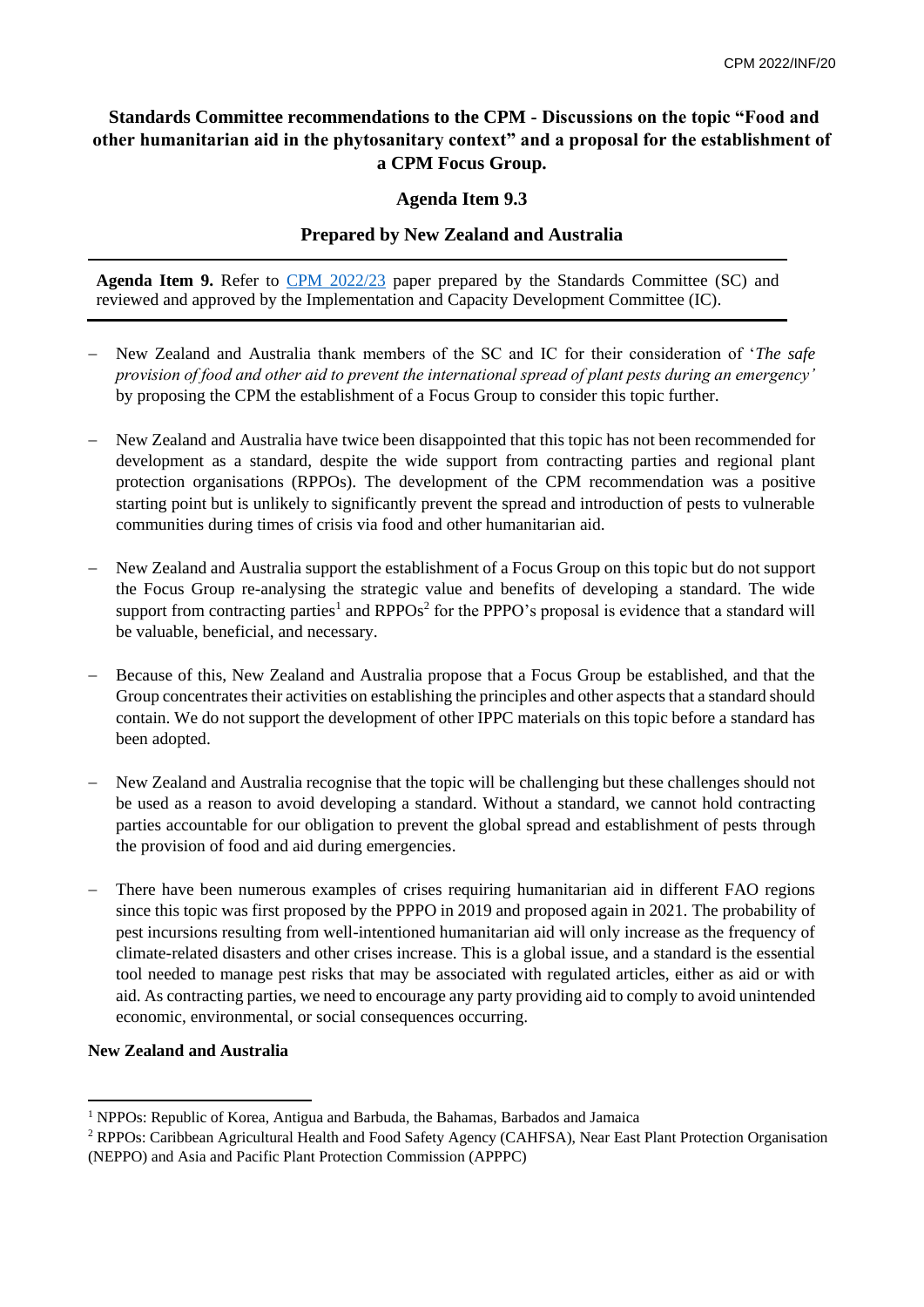- *encourage* other contracting parties to *recognise* the wide support from contracting parties and RPPOs for development as a standard during 2021 Call for Topics.
- *encourage* other contracting parties to *agree* to establish a Focus Group to progress a standard on '*The safe provision of food and other aid to prevent the international spread of plant pests during an emergency*' as soon as practical.
- *propose* revisions (Attachment 1) to the purpose and function of the draft terms of reference for a Focus Group to reflect our position that the topic should be developed as a standard.

## **ATTACHMENT 1. [PROPOSED REVISION] <sup>3</sup> [DRAFT] TERMS OF REFERENCE FOR A FOCUS GROUP ON THE SAFE PROVISION OF FOOD AND OTHER HUMANITARIAN AID**

## **A. Background**

- *[1]* The IPPC recognises the necessity for international co-operation to prevent the global spread of plant pests. In emergency crisis situations, affected countries can be temporarily constrained in their ability to implement their phytosanitary responsibilities. Contracting parties that are donors of aid do have capacity at that time and thus their commitment to comply with Article IV of the IPPC becomes more critical.
- *[2]* During an emergency situation, conditions at borders can be very abnormal. Treatment and processing infrastructure may be damaged or inaccessible; water, electricity, manpower and other services are often cut, and roads and ports are often destroyed, preventing the use of dedicated facilities and requiring activities to occur outside of declared ports of entry. Staff may be unable to travel to work or may be diverted to emergency tasks; and other government agencies and officials frequently urge the NPPO and other agencies to release goods to people in need without undue delay. Thus, unless appropriately prepared to meet the phytosanitary import requirements of the recipient country prior to export, the provided aid can cause longterm damage to vulnerable people and communities.
- *[3]* No international standard currently exists to guide countries on the safe movement of aid during the unique pressures and logistical constraints of emergency situations. Given the predicted increase in frequency of natural disasters, potential man-made disasters, and the historical incidence of pest introductions through humanitarian aid, it is timely that an international standard is developed to address this gap in robust phytosanitary processes.
- *[4]* The SC and IC agreed to recommend to the CPM to establish a Focus Group on *Safe Provision of Food and Other Humanitarian Aid* and have drafted the following terms of reference for a small Focus Group to be convened.
- *[5]* The proposed purpose, membership, functions, funding, and duration of the Focus Group are described below.

#### **B. Purpose**

 $\overline{\phantom{a}}$ 

<sup>&</sup>lt;sup>3</sup> Red underlined text: proposed revision; strikethrough text: proposed deletion.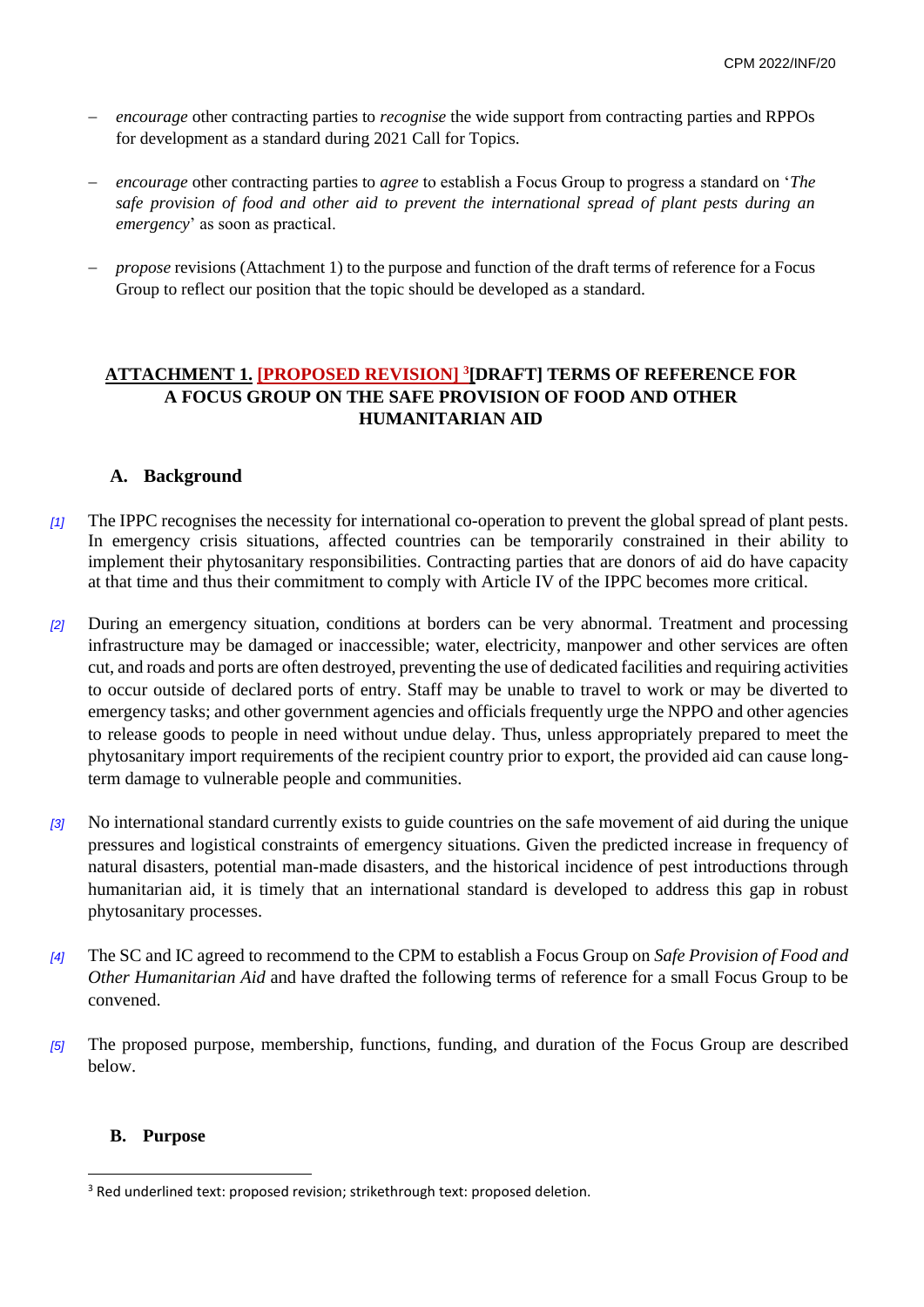The purpose of the Focus Group will be to assess the strategic value of a standard supporting safe provision of aid, analyze the feasibility, benefits and potential impediments to developing such a standard and, illustrate the principles and other aspects that a standard or other material should contain. In addition, evaluate if existing ISPMs and CPM Recommendation 09 are adequate to address the risk associated with the provision of Food and Other Humanitarian Aid and needs of contracting parties.

- *[6]* The purpose of the Focus Group will be to support the objectives of the IPPC strategic framework 2030 to enhance global food security and protect the environment from the impacts of plant pests and, where appropriate, environmental pests by:
	- understanding the concerns raised by the task force on topics (TFT) and contracting parties regarding development of a standard on *The Safe Provision of Food and Other Humanitarian Aid* and propose solutions for development of the standard to alleviate the concerns.
	- Outlining the key principles, requirements and other aspects that a standard on *The Safe Provision of Food and Other Humanitarian Aid* should contain (including the contents of annexes and appendices);
	- Revising the specification for the standard proposed by the PPPO as needed.

## **C. Membership**

- *[7]* The IPPC focus group on *Safe Provision of Food and Other Humanitarian Aid* should be skills- and knowledge based with broad geographical and gender representation. The group should be composed of a maximum of ten members including at least one representative of the Bureau, one of the SC, one of the IC and one from a regional plant protection organization (RPPO).
- *[8]* In addition, up to three invited experts from donor agencies (e.g. World Food Program) may be invited to participate.
	- (1) The members of the Focus Group should have experience and expertise in one or more of the following areas:
		- procurement and the supply of humanitarian aid (aid agency and government)
		- plant health policy and risk management regulation
		- plant health emergency response/management
		- clearance of imported goods under emergency or disaster constraints
	- (2) All members should have knowledge of the IPPC's mandate, strategic framework, and activities.
	- (3) The Bureau will select the members and make-up of the Focus Group.

## **D. Functions**

- *[9]* The Focus Group will:
	- Investigate, identify and analyze the benefits to developing a standard, revising the CPM Recommendation (R-09) or developing guidance through implementation and capacity development material
	- Define the strategic value and purpose of each of the options mentioned above against IPPC strategic framework
	- Document the concerns raised by the TFT and contracting parties and propose potential solutions for consideration for the development of a standard.
	- Modify the specification for the standard '*Safe provision of food and other humanitarian aid'*  proposed by the PPPO during the call for topics, as needed.
	- Draft the principles, requirements and elements that a the standard could contain, in relation to the reference material below and the deliberations of the Focus Group.